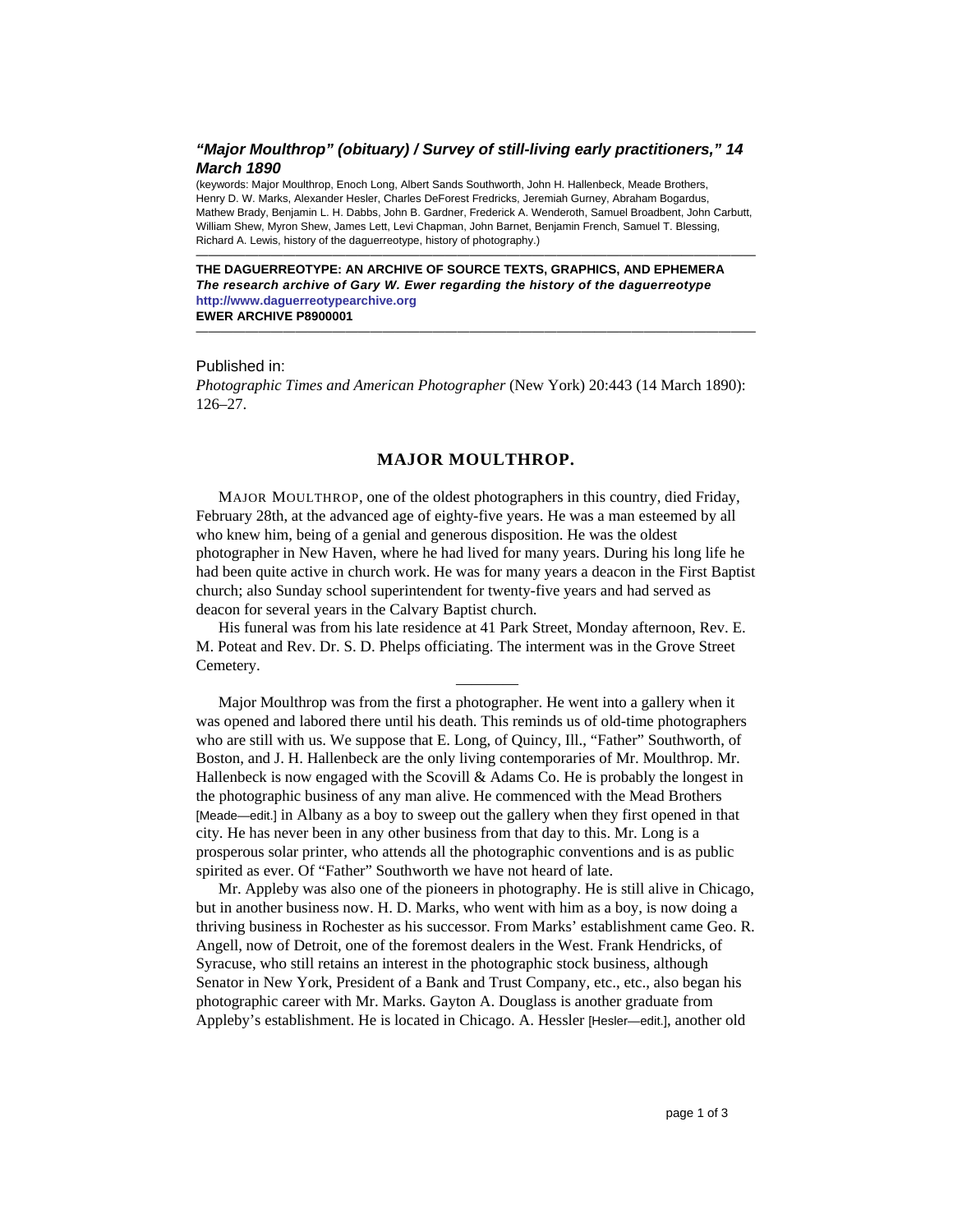timer, started as one of the first daguerreotypers located in Chicago, and still has a fine gallery there.

Mr. C. D. Fredricks is still actively engaged in photography and has one of the finest galleries in New York City. J. Guerney [Gurney—edit.] also sticks to his old love, photography. A. Bogardus, another old timer of forty years' experience, has left the camera for the lecture field. Barcalow, an old time daguerreotypist, is still in the business of photography, and has been one of the most fortunate in the trade. The last we hard of Brady was that he was still engaged in photography in Washington.

Mr. Dabbs, of Pittsburgh, can almost be called a veteran, although a young man. We remember well when he was a boy in his father's store, George Dabbs & Sons, of Philadelphia. Photography was inherited in him from his father. His work on exhibition is the admiration of all. Haworth, of Philadelphia, has the same interest in photography he manifested over thirty years ago. Only last week Mr. J. B. Gardner passed away.

We remember Mr. Gardner well thirty odd years ago when he was in Sixth Avenue running a gallery—too far up-town to do a large business, it was then thought; but which would now be considered too far down-town. He died in the harness.

Wendroth [Wenderoth—edit.], Taylor, Broadbent, all of the first generation, are still connected with photography. John Carbutt, of Philadelphia, may almost be enumerated among the first, and still holds his connection with photography, manufacturing plates. Rumor says he intends going in still more extensively in the photographic business. Wm. Shew, an old Daguerreotyper, is still engaged in the business in San Francisco.

Myron, who was one of the pioneer stock dealers of the country, at Philadelphia, is also located at San Francisco, running a gallery. Myron Shew, forty years ago, was located in Philadelphia, in the stock business, and was one of the few leading stock dealers in the country. There were very few in those days. He made money quite rapidly, sold out to Joshua Hill, taking one-third of the cash receipts for payment of the plant. In a very short time Mr. Hill had it all paid off and owned the establishment. Myron Shoe's principal man was A. P. Beecher. Beecher went off to South America with Kelsey, an old Daguerreotyper, when Myron retired. When he came back he was engaged by Scovill Manufacturing Company. This was about 1858. From there he drifted back to Philadelphia, buying out Hill. He made a fortune and sold out to John Haworth, who was formerly in Philadelphia, having sold his plant there to John Morrison. Although Beecher made a good deal of money he could not withstand the temptation of photography and is now proprietor of a gallery in Wilmington, Del.

James Lett, another pioneer in our business, formerly with Levi Chapman and Lett & Samuels, of Buffalo, is still actively engaged in photography in Harrisburg.

We are reminded of many more: W. D. Gatchell, of Louisville, who was a graduate from Appleby's establishment in Chicago; John Barnett [Barnet—edit.], manufacturer of velvet cases and later of paper holders; Benjamin French, of Boston, one of the veteran dealers in photographic supplies, especially lenses; S. T. Blessing, of New Orleans, another old dealer; and R. A. Lewis, who for forty years was a photographer and manufacturer at Chatham Square, New York City.

—————————————————————————————————————————————

**[End of text.]** 

## **EDITOR'S NOTES:**